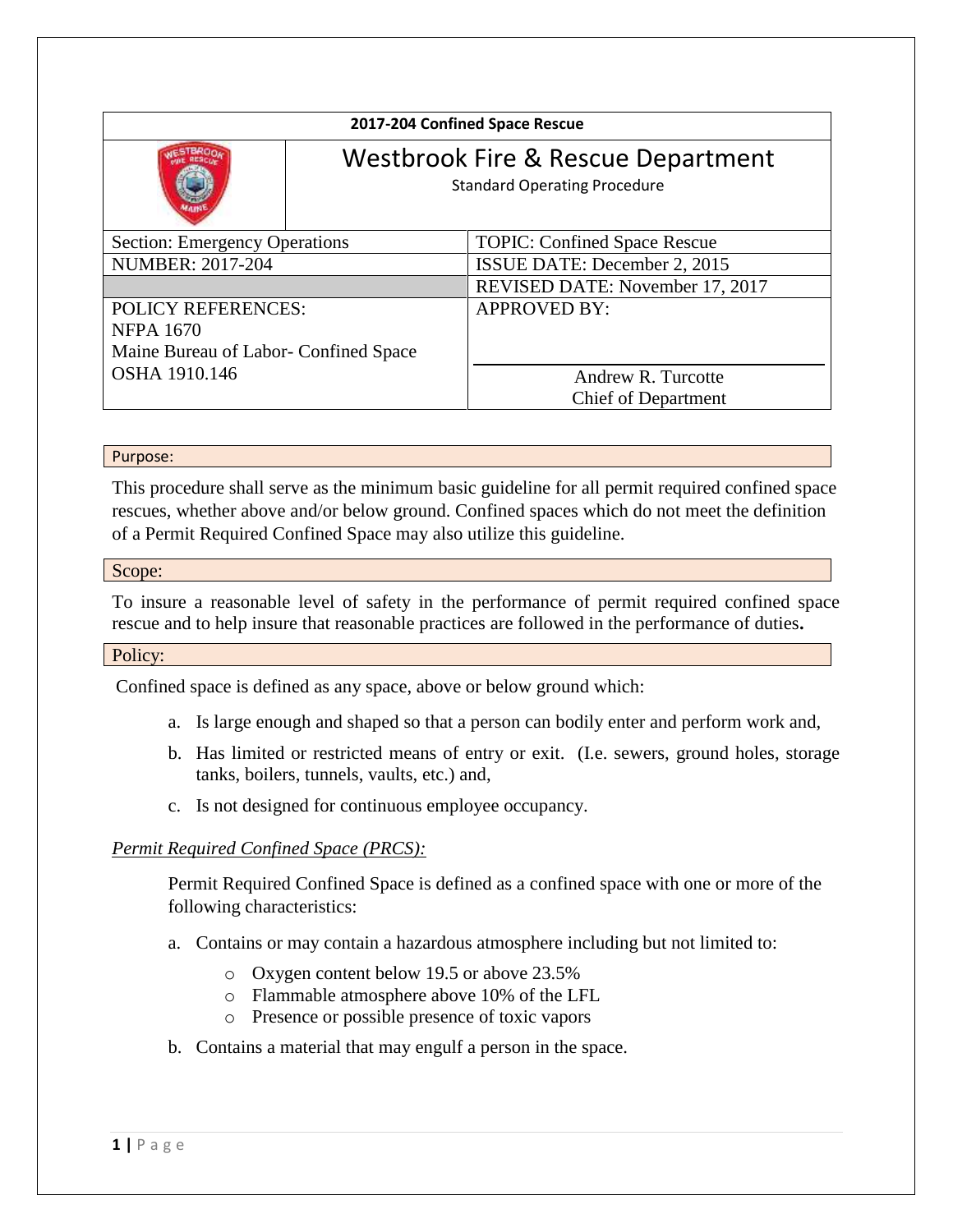- c. Has an internal shape that could allow a person to be trapped or asphyxiated, such as inwardly converging walls or a floor that slopes downward and tapers to a smaller cross section.
- d. Contains any other recognized serious safety or health hazard.

## *Response*

- 1. The response for any possible confined space rescue shall be a full box alarm with both rescue units and Squad 1 always assigned.
- 2. If there is not sufficient trained personnel on duty, a full time call back will be conducted to assure a minimum of 5 technician level members.
- 3. The South Portland Fire Department will be requested to respond as the backup team.
- 4. The first due engine and rescue shall respond directly to the incident location.
- 5. Other apparatus and the second rescue shall respond to level 2 staging, unless otherwise directed by the incident commander.
- 6. The officer of the second due Engine Company shall designate the location of the staging area. Said staging area shall be well outside of the incident location.
- 7. The response may be required to be altered due to special needs (lighting, lifting, special equipment, equipment capability, etc.)
- 8. The on call administrative Chief will be notified of the situation as soon as possible and will respond as needed.

# *Size up & Categorization*

- 1. Upon arrival, the IC shall assess the situation to categorize as either a Confined Space or Permit Required Confined Space. All spaces pre-designated by industry as Permit Required Confined Space as evidenced by signage, a permit or verbal report shall be so categorized by the IC. Non-pre-designated Permit Required Confined Spaces may be so designated by the IC after assessment. Operations in Permit Required Confined Spaces shall follow this guideline. Operations in confined spaces may also utilize this guideline or portions thereof as determined by the IC.
- **2.** Initial size-up shall also begin the process of determining rescue or recovery mode as per SOG. If a recovery mode is designated, no personnel shall be placed into the Permit Required Confined Space until all hazards have been essentially eliminated and all involved agencies have agreed to the recovery plan. Involved agencies include at least the WFD, WPD, and Industry representative frequently, this will also include the DEP, OSHA, Medical Examiner and any industry specific regulatory agencies.

# *Operations*

1. All team members; rescue and back up, shall be in full protective clothing for the hazard involved.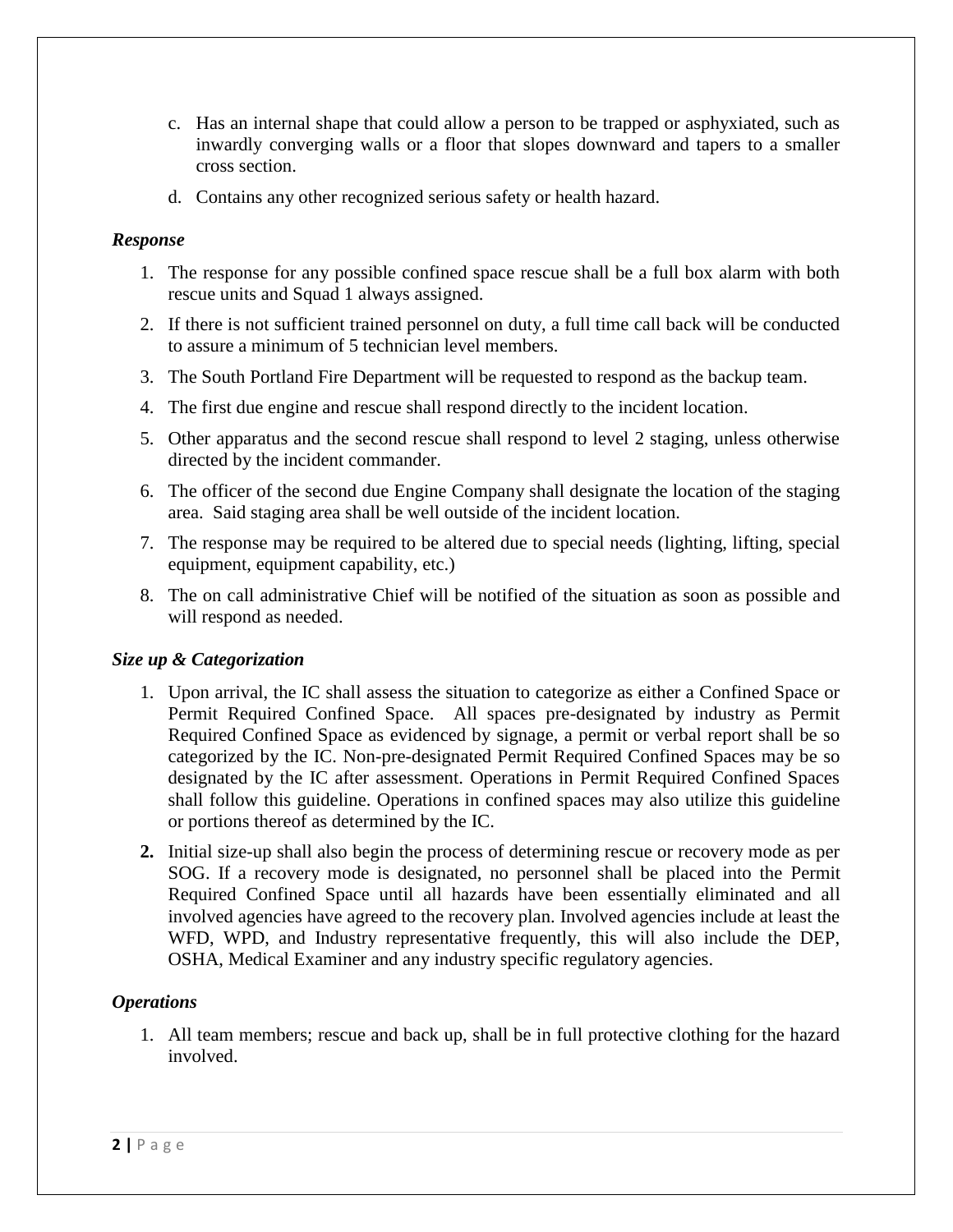- 2. In all cases, all rescue and back up team members shall be equipped with self-contained breathing apparatus. Prior to entering any confined space, breathing shall be from the SCBA & Pass devices shall be active.
- 3. All rescue team members and back up team members shall be equipped with a full body harness with a retrieval line attached. Said retrieval line shall be attached to the harness in the rear near shoulder level. The other end of each retrieval line shall be securely affixed to a stationary object, piece of apparatus, etc. (If using a vehicle as a tie off point, the vehicle must be chalked and not allowed to move for any reason.)
- **4. In no case, shall anyone enter the Permit Required Confined Space until all team members, rescue and back up, are harnessed, retrieval lines secured, and if necessary fire protection is provided.**
- 5. If the rescue is vertical in nature, and the vertical distance of the rescue exceeds five (5) feet, the retrieval lines shall be secured to a mechanical device located above the vertical opening. Said mechanical device may be tri-pod designed for this function or it may be by means of a block and tackle from an aerial ladder unit.
- 6. In so much as practical, all rescue operations shall be completed incorporating the team concept. In the event that the size of the Permit Required Confined Space limits rescue capabilities to one member, the other member shall stay immediately available at the opening attempting to stay in communications with the rescuer. At no time shall this position or the position of the backup team members be vacated while the rescue mission is in progress.
- *7.* **In all cases the Incident Commander and the rescue team shall size-up and plan the rescue prior to entry to enable all required equipment to be taken in order to reduce rescue time to a minimum.**

### *Stand by Events*

- 1. In the event the department is requested to provide stand by coverage for one of our contracted customers, the Chief of the Department or the Deputy Chief will develop an incident action plan (IAP). This plan will include the following:
	- a. An outline of Anticipated Work that is to be completed.
	- b. Role of the department
	- c. Scope of inspection
	- d. Schedule of work to be completed
	- e. Contact list
	- f. Site egress/access or issues including a photo lay out of property.
- 2. A minimum of two confined space technicians will be called back to staff the heavy rescue (Squad 1). The responsibilities of these individuals include but are not limited to:
	- a. Checking the equipment to ensure it is serviceable
	- b. Review IAP and provide site inspection if needed.
	- c. This crew's primary responsibility is to respond to confined space incidents. This does not preclude this crew from responding on additional calls for service, however they should not be placed in a situation that they could not break away and respond to the confined space incident should the need arise.